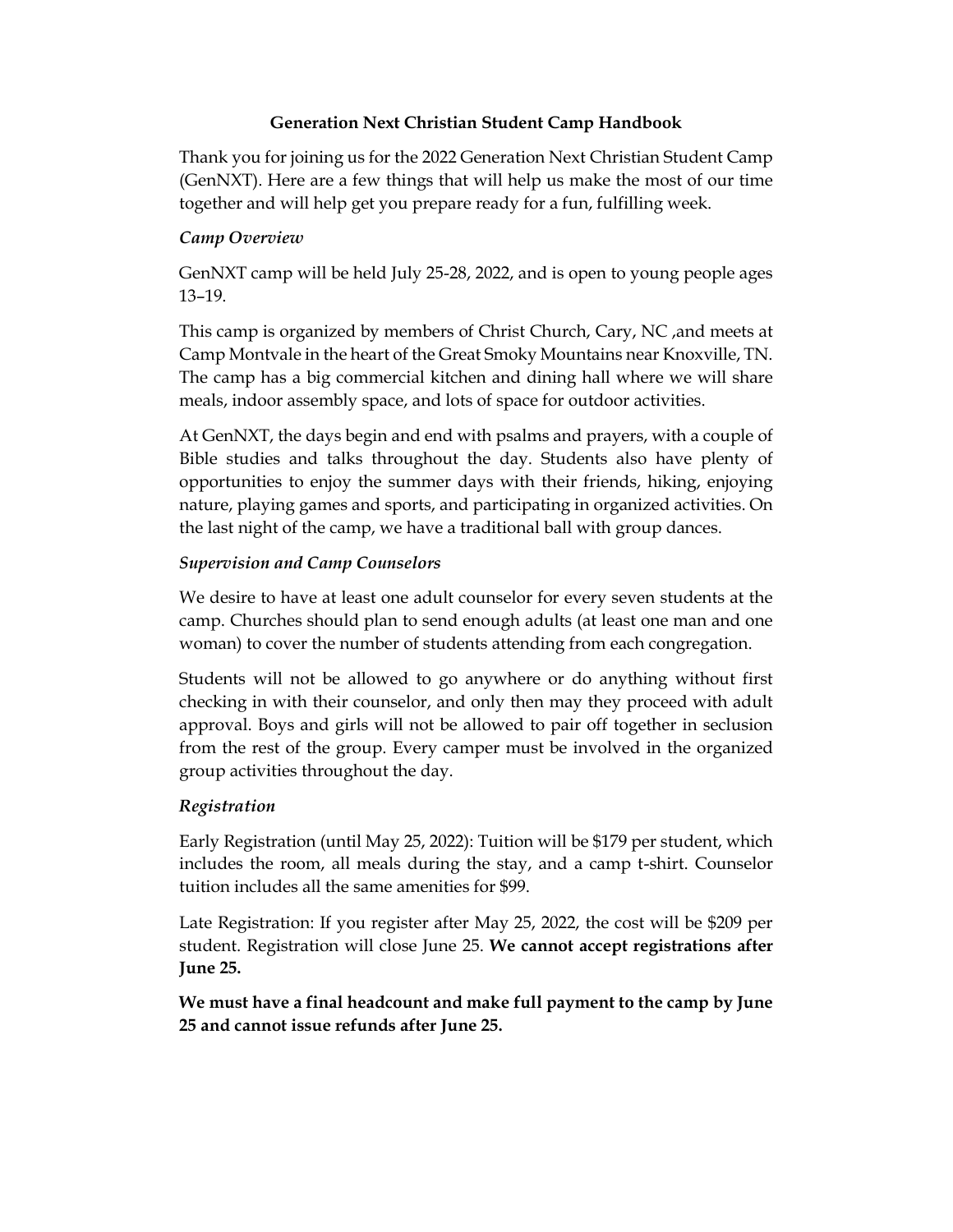**Our staff cannot guarantee room assignments or roommate requests. Campers are sorted into cabins based on a number of practical considerations. Part of the fun of attending camp is meeting new people and making new friends. All campers will have continual adult supervision. If two siblings or best friends end up assigned to different cabins, they will only be apart when they are in bed with their eyes closed, and may be immediately reunited when they wake up.**

# *Medical Care*

In case of accident or injury, we will make every reasonable effort to contact the student's parent or guardian with the information provided on the registration form. Beyond that we will take whatever action is necessary to see that the injured camper receives the medical care they require.

# *Medications*

If a camper requires regular medication, we ask that parents provide detailed instructions (see registration form) for the administration of the medicine, and it will only be taken under the supervision of a camp counselor.

# *Discipline Issues*

In the best interest of all concerned and to promote a good camp community experience, any camper whose behavior is, in the judgment of the camp leadership, disruptive or unruly, and has not heeded warnings, will have their parents notified of the place and time to come pick them up. Rather than provide pages upon pages of rules, we trust that we all know what it means to love God and love our neighbor—and we expect everyone to do their best to conduct themselves in a peaceful, pleasant, Christ-like manner.

# *Monday Arrival Procedures*

Plan on arriving sometime around 1:00 PM on Monday. You'll be directed to our registration center, where you'll receive your cabin assignments for your students. Once your campers have registered and have settled into their cabins, they are free to explore the campgrounds and meet other campers until orientation in the assembly center at 3:00 PM. We request that all campers and counselors be present for orientation.

# *Thursday Departure Procedures*

After breakfast on Thursday, campers will return to their cabins to pack, clean, and prepare to depart. Campers will be required to have their cabin inspected by camp staff before they can leave. We must all depart from the camp before 10:00 AM Thursday morning.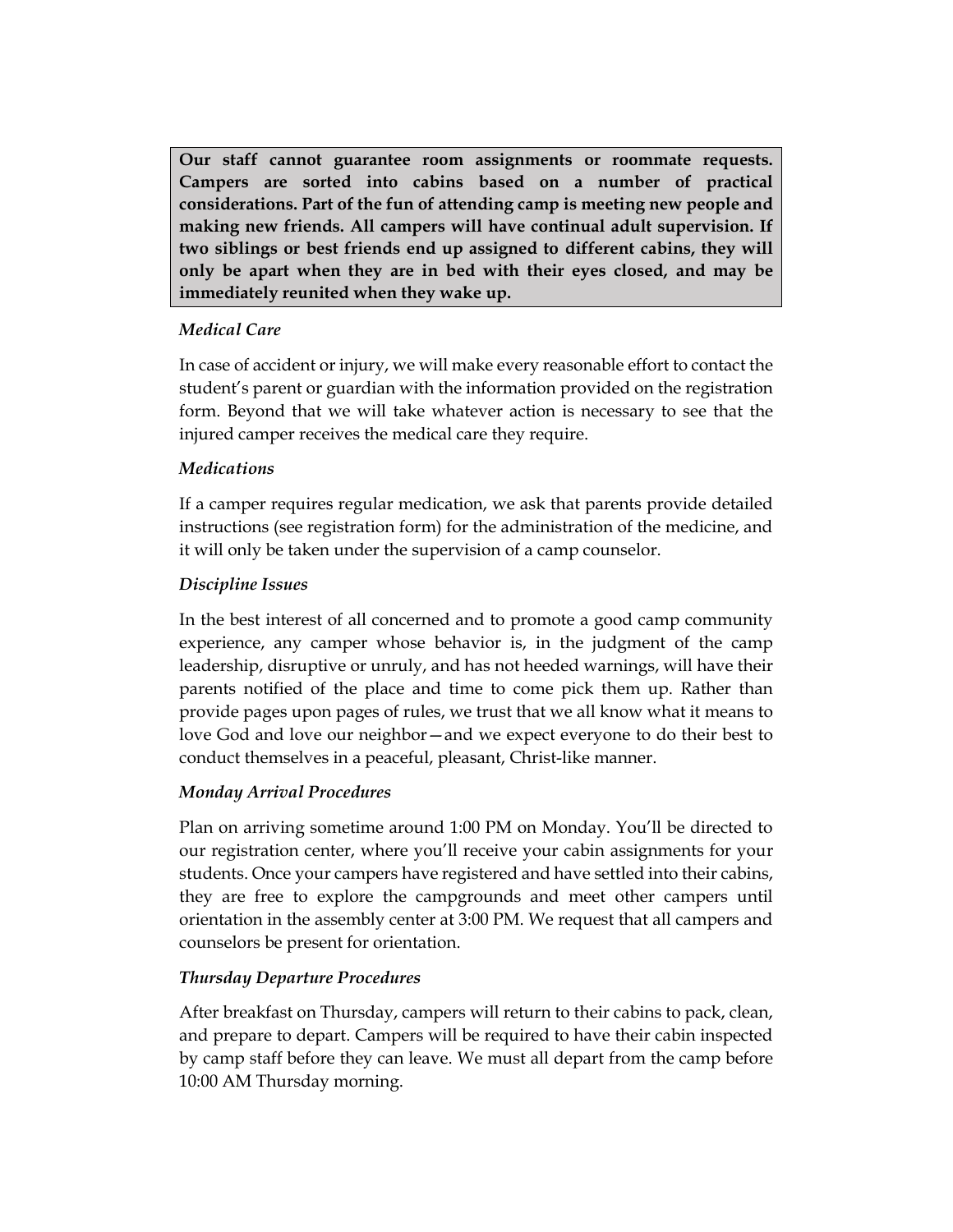#### *What to Bring to Camp*

- Bible
- Prescription medications
- Pen, pencils, paper
- Sleeping bag (or bedding) and pillow
- Toothbrush, soap, shampoo, other toiletries
- Flashlight
- Versatile athletic footwear
- Sun screen
- Towel and washcloth
- Insect repellent
- Cool, comfortable clothes for all-day activities
- Modest swimming attire with cover-up to wear to and from pool
- One set of nicer comfortable clothes for the Wednesday night ball
- Money for food on the trip to and from camp, and for extra snacks at snack bar

What students should not to bring to camp, or leave in the vehicle once they get there:

Cell phones, tablets, iPods, computers, valuable jewelry, matches/lighters, expensive clothing, any other video or audio electronic items, alcohol, knives or weapons of any kind. Pets are not permitted at this campsite.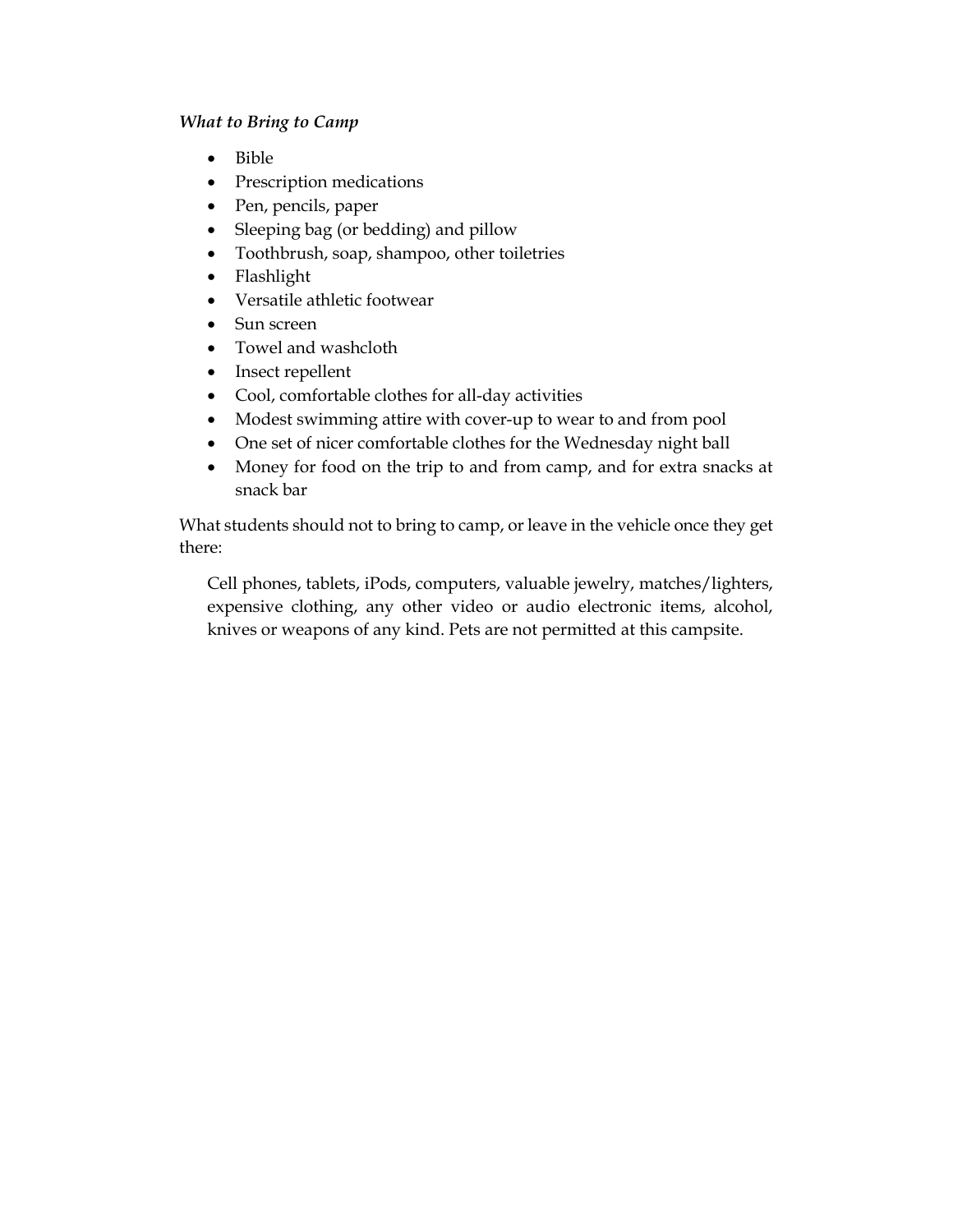# *Schedule of Events*

| Monday, July 25 |                                |
|-----------------|--------------------------------|
| 1:00            | Arrival and registration       |
| 2:00            |                                |
| 3:00            | <b>Welcome and Orientation</b> |
| 4:00            | Fellowship Mixers and Games    |
| 5:00            |                                |
| 6:00            | Supper                         |
| 7:30            | Singing                        |
| 7:45            | Speaker, Session One           |
| 8:30            | <b>Evening Prayers</b>         |
| 11:00           | <b>Everyone Back to Cabins</b> |

# *Tuesday, July 26*

| 8:00  | <b>Breakfast</b>               |
|-------|--------------------------------|
| 8:30  | <b>Morning Prayers</b>         |
| 9:00  | Speaker, Session Two           |
| 10:00 | Speaker, Session Three         |
| 12:00 | Lunch                          |
| 1:00  | Activities                     |
| 2:00  |                                |
| 3:00  |                                |
| 4:00  |                                |
| 5:00  |                                |
| 6:00  | Supper                         |
| 7:00  |                                |
| 8:00  | Speaker, Session Four          |
| 9:00  | <b>Evening Prayers</b>         |
| 11:00 | <b>Everyone Back to Cabins</b> |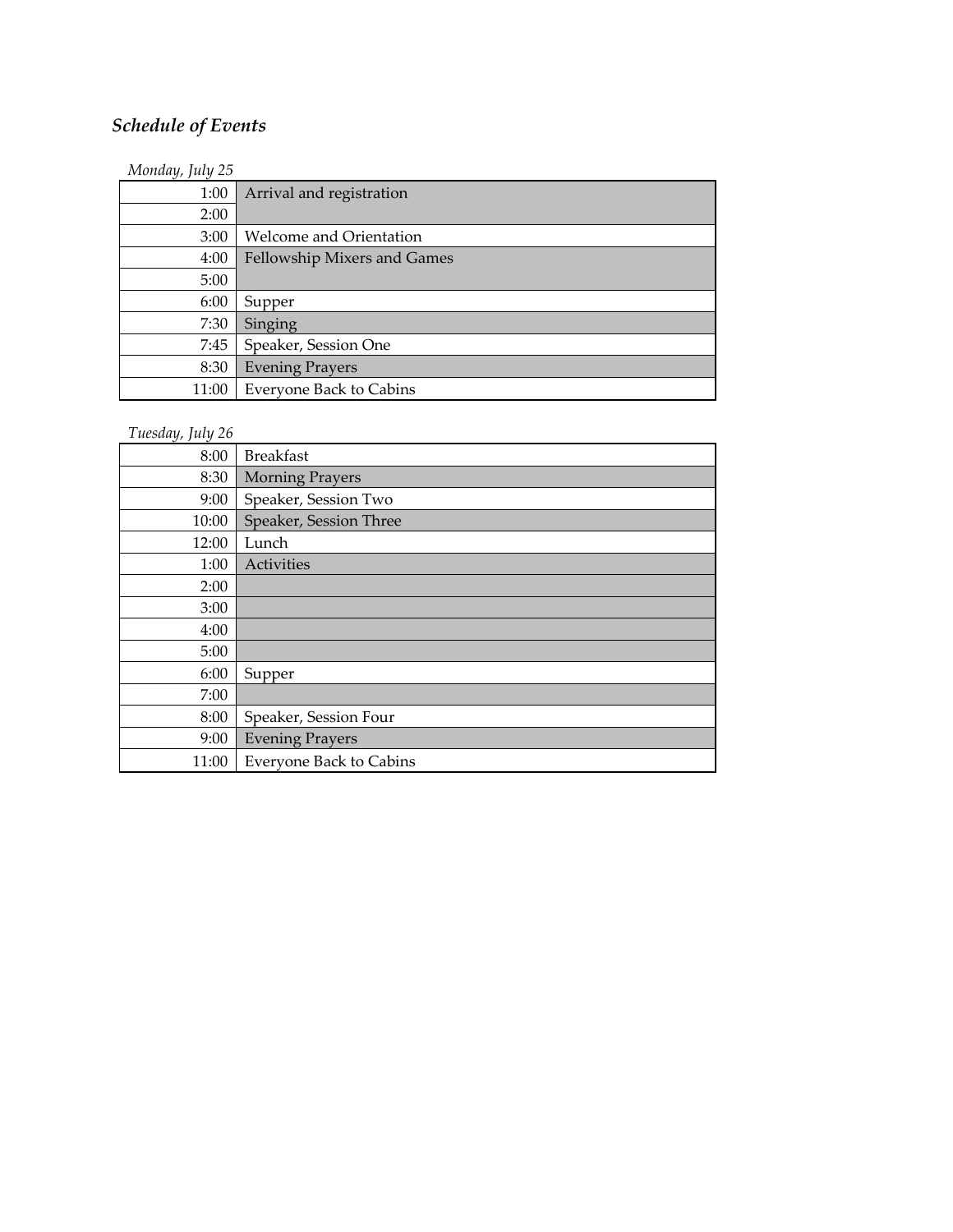| Wednesday, July 27 |                                |
|--------------------|--------------------------------|
| 8:00               | <b>Breakfast</b>               |
| 8:30               | <b>Morning Prayers</b>         |
| 9:00               | Speaker, Session Five          |
| 10:00              | Speaker, Session Six           |
| 12:00              | Lunch                          |
| 1:00               | Activities                     |
| 2:00               |                                |
| 3:00               |                                |
| 4:00               |                                |
| 5:00               |                                |
| 6:00               | Supper                         |
| 7:00               | <b>Ball</b>                    |
| 8:00               |                                |
| 9:00               | <b>Evening Prayers</b>         |
| 11:00              | <b>Everyone Back to Cabins</b> |

# *Thursday, July 28*

| 8:00  | Breakfast                |
|-------|--------------------------|
| 8:30  | <b>Morning Prayers</b>   |
| 9:00  | Clean – Up and Departure |
| 10:00 |                          |
| 12:00 |                          |
| 1:00  |                          |